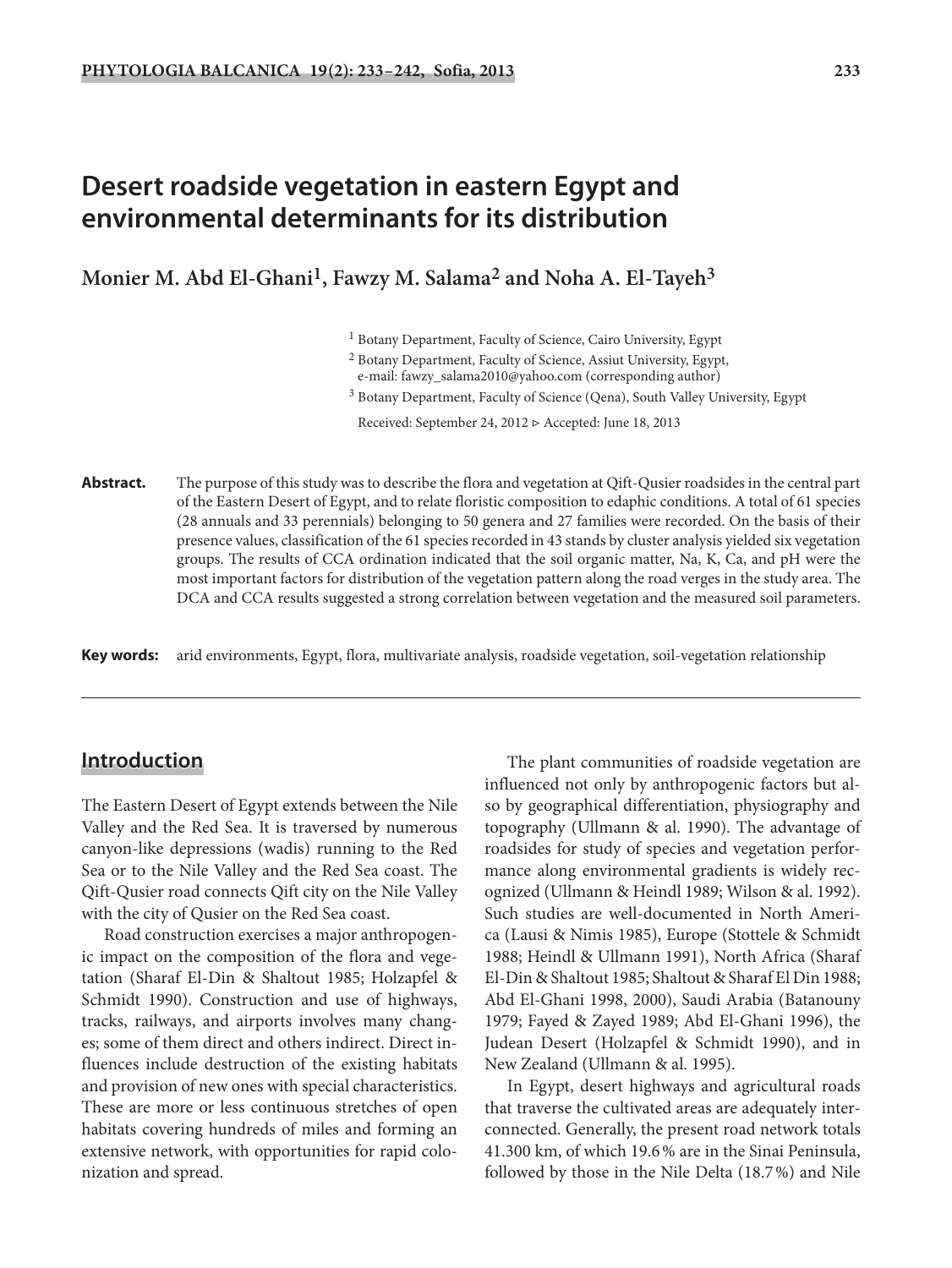Valley (15.7 %), while the lowest percentage (8 %) is in the Western and Eastern Deserts of the country (Abd El-Ghani & El-Sawaf 2005).

The purpose of this study is to describe the roadside flora and vegetation of Qift-Qusier road in the central part of the Eastern Desert of Egypt, and to relate floristic composition to soil properties.

## **Material and methods**

Qift-Qusier road extends for about 180 km from Qift city in the west, along the Nile Valley, to Qusier city in the east at the Red Sea coast (Fig. 1). The road crosses several wadis that run from the higher Red Sea Zountain Chain to the west (Nile Valley) and to the east (Red Sea coast). The margin of the mountain chain has a strongly marked north-northwestern orientation. Elevation of the Red Sea Mountain Chain in the study area ranges from 500 m to 600 m, in contrast to the elevation of sedimentary rocks area at both sides of the mountain chain (to the west and east of it), which ranges from 0 m to 200 m (Said 1962) .

According to Abu Al-Izz (1971), the exposed sediments and rocks along this road from west (Qift city) to east (Qusier city) are Quaternary sediments (including the Nile deposits, alluvial sands and gravels and wadi deposits), Pliocene deposits (including lacustrine sediments representing the Durri Formation which is composed of marlstone and mudstone), an Upper Cretaceous/Lower Tertiary succession tilted towards the Nile Valley (West), basement complexes (representing the Red Sea Mountain Chain and composed of igneous and metamorphic rocks). Detailed elogical and geomorphological features are described by Ismaiel & al. (2012).

The stands of the present study were chosen whenever some considerable vegetation cover was encountered. The stands were studied twice: in September 2010 (at the end of the hottest season) and in March 2011 (at the end of the coldest season). Multivariate analysis was applied to analyse the vegetation of the stands. Forty-three stands were found satisfactory to represent the roadside vegetation and were geo-referenced by GPS technique. Sixty-one plant species were collected, identified and deposited at the Herbarium of the Botany Department, Assiut University. Duplicates were checked for identification and also deposited at the Cairo University Herbarium. The recorded species were classified according to their life forms (Raunkiaer 1937; Hassib 1951). The number of species within each life form was expressed as percentage of the total number of species in the study area. Taxonomic nomenclature followed Täckholm (1974); Cope & Hosni (1991); El Hadidi & Fayed (1995) and



Fig. 1. Location map of Qift-Qusier road in the Eastern Desert of Egypt; the stands are given by their numbers.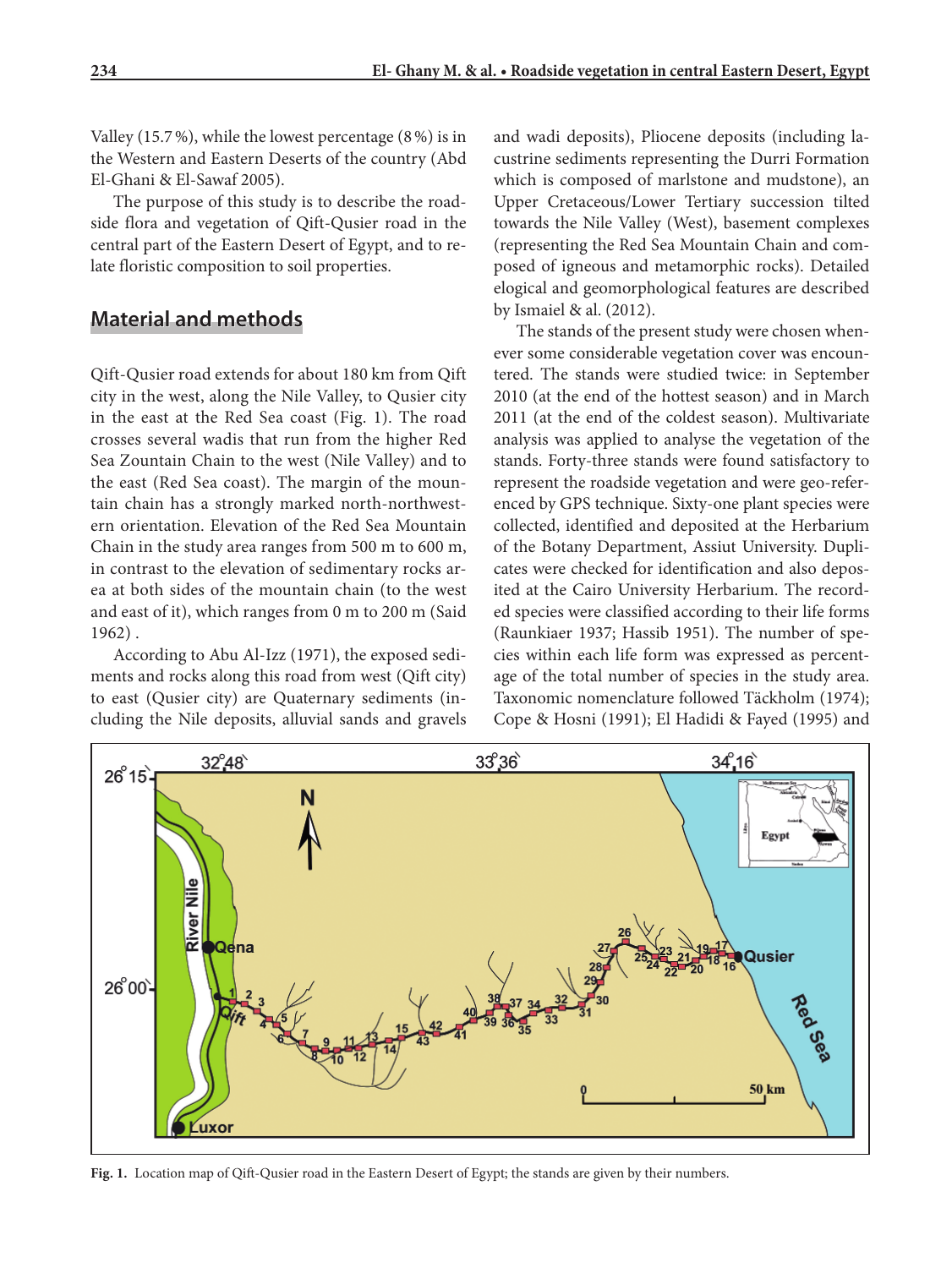Boulos (1995, 1999, 2000, 2002). Analysis of phytogeographical ranges was carried out according to Zohary (1966, 1972), Abd El-Ghani (1981 & 1985) and Hassan (1987).

Three soil samples were collected from each studied stand and then pooled together to form one composite sample. Soil texture was determined by the hydrometer method, and organic matter content was estimated by drying and then ignition at 600 °C for 3h (Sparks & al. 1996). Soil reaction (pH) and electric conductivity were evaluated in 1:5 soil-water extract, using a glass electrode pH-meter and electric conductivity meter, respectively. Estimation of chlorides was carried out by titration methods (Hazen 1989), sulphates were determined turbidimetrically, according to Verma & al. (1977). Calcium and magnesium were determined by Upadhyay & Sharma (2005) method, while flame photometer technique was applied for determination of sodium and potassium (Jackson 1962). Available phosphorus was gauged calorimetrically, as described by Watanabe & Olsen (1965).

Classification and ordination methods were applied as multivariate analysis techniques. Cluster analysis was used to classify the floristic data matrix of 43 stands and 61 species, with the help of Community Analysis Package (CAP) version 1.2 (Henderson & Seaby, 1999), using squared Euclidean distance dissimilarity matrix with minimum variance as agglomeration criterion (Orloci 1978). Computer program CANOCO 4.5 (Ter Braak 2003) was used for all ordination analyses; whereas computer program SPSS 10.0 (SPSS 1999) was used for all statistical treatments. Detrended Correspondence Analysis (DCA) was applied to check the magnitude of change in species composition along the first axis. The default settings of Canonical Correspondence Analysis (CCA) were used to relate directly the vegetation data to the corresponding measured soil parameters (Ter Braak 2003). Electric conductivity and magnesium were excluded from the analysis as high inflation factors. Therefore, CCA was performed with 12 soil variables: coarse sand, fine sand, silt, clay, organic matter (OM), pH, sodium (Na), potassium (K), calcium (Ca), chlorides (Cl), sulphates  $(SO_4)$ , and phosphates  $(PO_4)$ . Significance of eigenvalues of the first canonical axis was tesed by the Monte Carlo Permutation Test (499 permutations; Ter Braak 1994). Intraset correlations from the CCA's were used to assess the importance of the measured soil variables.

### **Results**

#### **Floristic analysis and biological spectrum loristic**

A total of 61 species (28 annuals and 33 perennials) belonging to 50 genera and 27 families were recorded. The largest families were *Fabaceae* (8), *Zygophyllaceae* (7), *Asteraceae*, *Brassicaceae* and *Poaceae* (6 for each), *Asclepiadaceae* and *Resedaceae* (3 for each), *Amaranthaceae* and *Cleomaceae* (2 for each). They constituted about 70.5 % of the recorded species, and represented most of the floristic structure in the Eastern Desert of Egypt (Abd El-Ghani 1998; Salama & al. 2012). Eighteen families were represented by only one species. *Fagonia* was the largest genus represented by four species (Table 1).

**Table 1. Floristic composition, presence value (P %), life forms (L.F), and chorology of the recorded species in the studied area.**   $Per = Perennials$ ,  $\hat{Ann} = Annuals$ ,  $\hat{Ph} = Phanerophytes$ ,  $H =$ **Hemicryptophyte, Ch = Chemaephytes, Th = Theophytes, Cr = Cryptophytes, G = Geophytes, SA = Saharo-Arabian, SZ = Sudano-Zambezian, IT = Irano-Turanian, ME = Mediterranean, PAL = Palaeotropical, PAN = Pantropical, COSM = Cosmopolitan.**

| <b>Species</b>                                | <b>Duration</b>  | Chorology | L.F | P%    |
|-----------------------------------------------|------------------|-----------|-----|-------|
| Amaranthaceae                                 |                  |           |     |       |
| Aerva javanica (Burm. f.) Juss.<br>ex Schult. | Per<br>$SA + SZ$ |           | Ch  | 9.30  |
| Amaranthus graecizans L.                      | Per              | $ME+IT$   |     | 2.33  |
| Asclepiadaceae                                |                  |           |     |       |
| Calotropis procera (Aiton) W.T.<br>Aiton      | $SA + SZ$<br>Per |           | Ph  | 6.98  |
| Leptadenia pyrotechnica<br>(Forssk.) Decne.   | $SA + SZ$<br>Per |           | Ph  | 4.65  |
| Pergularia tomentosa L.                       | Per              | $SA + SZ$ | Ch  | 4.65  |
| Asteraceae                                    |                  |           |     |       |
| Cotula cinerea Delile                         | Ann              | <b>SA</b> | Th  | 9.30  |
| Ifloga spicata (Forssk.) Sch. Bip.            | Ann              | <b>SA</b> |     | 2.33  |
| Launaea cassiniana                            | Ann              | <b>SA</b> |     | 9.30  |
| L. nudicaulis (L.) Hook. f.                   | Per              | $SA+IT$   |     | 2.33  |
| Pulicaria incisa (Lam.) DC.                   | Ann              | <b>SA</b> |     | 16.28 |
| P. undulata (L.) C. A. Mey                    | <b>SA</b><br>Per |           | H   | 41.86 |
| <b>Boraginaceae</b>                           |                  |           |     |       |
| Trichodesma africanum (L.) R.Br.              | Ann              | $SA + SZ$ | Ch  | 27.91 |
| <b>Brassicaceae</b>                           |                  |           |     |       |
| Diplotaxis acris (Forssk.) Boiss.             | Ann              | <b>SA</b> | Th  | 13.95 |
| D. harra (Forssk.) Boiss.                     | <b>SA</b><br>Ann |           | H   | 4.65  |
| Eruca sativa Mill.                            | $ME+IT$<br>Ann   |           | H   | 2.33  |
| Morettia philaeana (Delile) DC.               | Ann              | <b>SA</b> | H   | 60.47 |
| Schouwia purpurea (Forssk.)<br>Schweinf.      | Ann              | <b>SA</b> | Th  | 25.58 |
| Zilla spinosa (L.) Prantl.                    | Per              | <b>SA</b> | Ch  | 74.42 |
| Cactaceae                                     |                  |           |     |       |
| Opuntia ficus-indica (L.) Mill.               | Per              | <b>SA</b> | Ph  | 6.98  |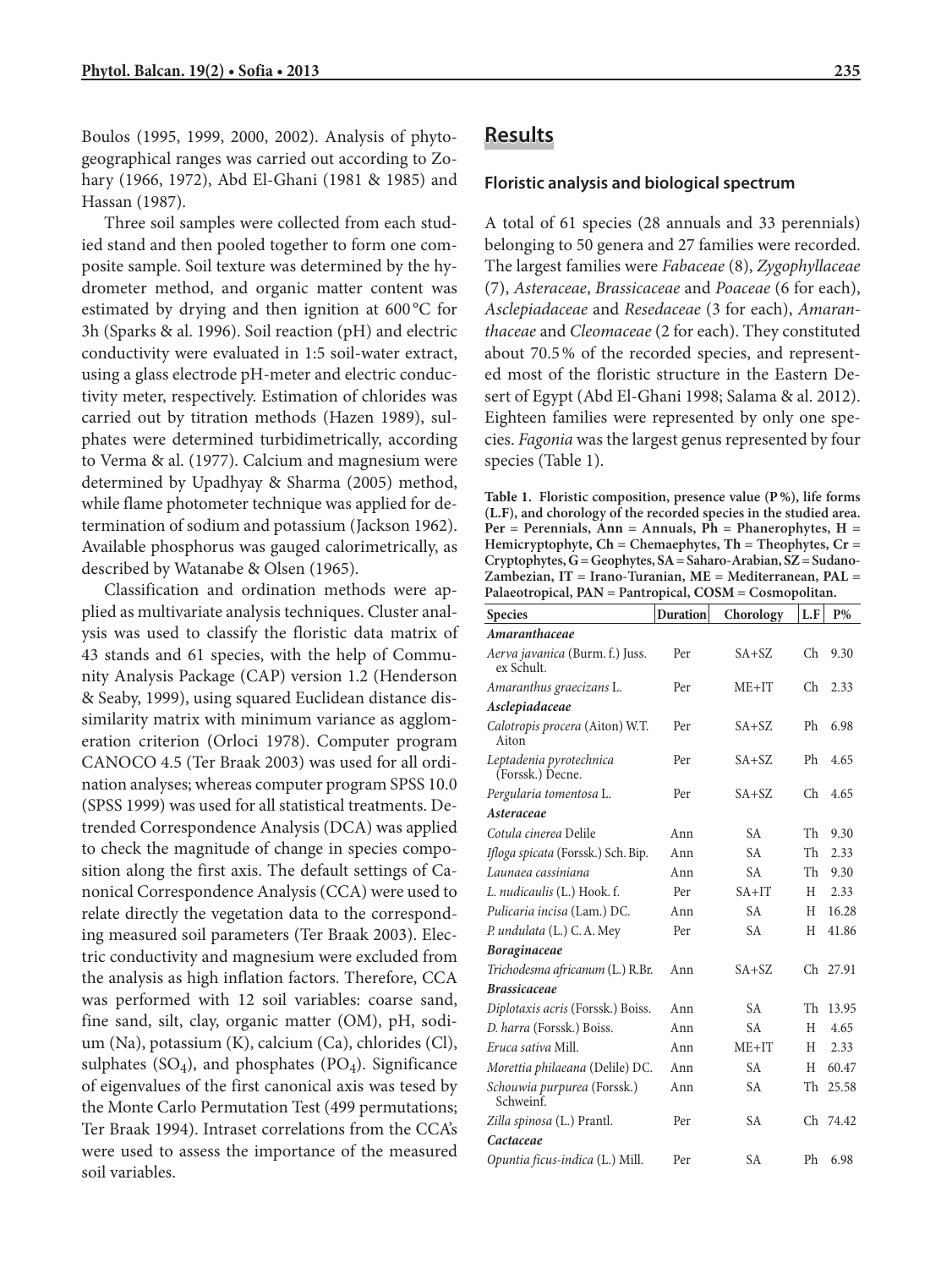**Table 1. Continuation.**

**Table 1. Continuation.**

| <b>Species</b>                                                   | Duration | Chorology      | L.F | $P\%$    |
|------------------------------------------------------------------|----------|----------------|-----|----------|
| Caryophyllaceae                                                  |          |                |     |          |
| Polycarpaea robbairea (Kuntze)<br>Greuter & Burdet               | Ann      | SА             | Th  | 4.65     |
| Casuarinaceae                                                    |          |                |     |          |
| Casuarina equisetifolia L.                                       | Per      | Cultivated     | Ph  | 2.33     |
| Chenopodiaceae                                                   |          |                |     |          |
| Salsola imbricata Forssk.<br>subsp. imbricata                    | Per      | SА             |     | Ch 51.16 |
| Cleomaceae                                                       |          |                |     |          |
| Cleome amblyocarpa Barratte<br>& Murb.                           | Ann      | SA+SZ          | Th  | 2.33     |
| C. droserifolia (Forssk.) Delile                                 | Per      | SA+IT          | Н   | 2.33     |
| Cucurbitaceae                                                    |          |                |     |          |
| Citrullus colocynthis (L.) Schrad.                               | Per      | $ME + SA + IT$ | Н   | 41.86    |
| Fabaceae                                                         |          |                |     |          |
| Astragalus hamosus L.                                            | Ann      | ME+IT          | Th  | 6.98     |
| A. vogelii (Webb) Bornm.                                         | Ann      | SА             | Th  | 2.33     |
| Crotalaria aegyptiaca Benth.                                     | Per      | SZ             | Н   | 9.30     |
| Lotus deserti Tackh. & Boulos                                    | Ann      | SА             | Н   | 4.65     |
| Lotus hebranicus Hochst. ex<br>Brand                             | Ann      | SА             | Н   | 16.28    |
| Retama raetam (Forssk.) Webb<br>& Berthel.                       | Per      | $SA+IT$        | Ph  | 2.33     |
| Senna italica Mill.                                              | Per      | SА             | Н   | 6.98     |
| S. occidentalis (L.) Link                                        | Per      | SZ             | Ch  | 9.30     |
| Geraniaceae                                                      |          |                |     |          |
| Monsonia heliotropoides (Cav.)<br>Boiss.                         | Per      | SА             | Н   | 2.33     |
| Juncaceae                                                        |          |                |     |          |
| Juncus rigidus Desf.                                             | Per      | $IT+SA$        | Н   | 2.33     |
| Mimosaceae                                                       |          |                |     |          |
| Acacia tortilis (Forssk.) Hayne<br>subsp. raddiana (Savi) Brenan | Per      | SА             |     | Ph 20.93 |
| Myrtaceae                                                        |          |                |     |          |
| Eucalyptus globulus Labill.                                      | Per      | Cultivated     | Ph  | 2.33     |
| Palmae                                                           |          |                |     |          |
| Phoenix dactylifera L.                                           | Per      | $SA + SZ$      | Ph  | 9.30     |
| Plantaginaceae                                                   |          |                |     |          |
| Plantago ovata Forssk.                                           | Ann      | ME+SA+IT       | Th  | 4.65     |
| Poaceae                                                          |          |                |     |          |
| Cynodon dactlyon (L.) Pers.                                      | Per      | PAN            | G   | 2.33     |
| Digitaria ciliaris (Retz.) Koeler                                | Ann      | PAN            | Th  | 2.33     |
| Echinochloa colona (L.) Link                                     | Ann      | PAN            | G   | 2.33     |
| Phragmites australis (Cav.)<br>Trin. ex Steud.                   | Per      | PAL            | G   | 6.98     |
| Polypogon monospelliensis (L.)<br>Desf.                          | Ann      | COSM           | Th  | 2.33     |
| Stipagrostis plumosa (L.)<br>Munro ex T. Anderson                | Ann-Per  | SA+IT          | Н   | 2.33     |
| Polygonaceae                                                     |          |                |     |          |
| Rumex vesicarius L.                                              | Ann      | ME+SA+IT       | Th  | 2.33     |
| Portulacaceae                                                    |          |                |     |          |
| Portulaca oleracea L.                                            | Ann      | COSM           | Th  | 2.33     |

| <b>Species</b>                                | <b>Duration</b> | Chorology        | L.F | $P\%$    |
|-----------------------------------------------|-----------------|------------------|-----|----------|
| Resedaceae                                    |                 |                  |     |          |
| Ochradenus baccatus Delile                    | Per             | <b>SA</b>        | Ph  | 2.33     |
| Oligomeris linifolia (Hornew) J.<br>F. Macbr. | Ann             | $SA + SZ$        | Th  | 2.33     |
| Reseda pruinosa Delile                        | Ann             | <b>SA</b>        |     | 27.91    |
| Rhamnaceae                                    |                 |                  |     |          |
| Zizyphus spina-christi (L.) Desf.             | Per             | $ME+SA+SZ+IT$ Ph |     | 6.98     |
| Solanaceae                                    |                 |                  |     |          |
| Solanum nigrum L.                             | Ann             | COSM             | Th  | 2.33     |
| <b>Tamaricaceae</b>                           |                 |                  |     |          |
| Tamarix nilotica (Ehrenb.)<br>Bunge           | Per             | $ME + SA + SZ$   |     | Ph 20.93 |
| <b>Urticaceae</b>                             |                 |                  |     |          |
| Forsskaolea tenacissima L.                    | Per             | $SA + SZ$        | H   | 30.23    |
| Zygophyllaceae                                |                 |                  |     |          |
| Fagonia arabica L.                            | Per             | <b>SA</b>        | Ch  | 9.30     |
| F. bruguieri DC.                              | Per             | $SA+IT$          | H   | 13.95    |
| F. indica Burm.                               | Per             | <b>SA</b>        | Ch  | 27.91    |
| <i>F. thebaica Bioss.</i>                     | Per             | <b>SA</b>        | Ch  | 18.60    |
| Tribulus pentandrus Forssk.                   | Ann             | $SA + SZ$        | Th  | 6.98     |
| Zygophyllum coccineum L.                      | Per             | <b>SA</b>        | Ch  | 90.70    |
| Z. simplex L.                                 | Ann             | $SA + SZ$        | Th  | 37.21    |

*Zygophyllum coccineum* was the only ubiquitous species with a wide ecological range of distribution and the highest presence value of P=90.70%. Among the perennials, *Morettia philaeana*, *Salsola imbricata* subsp. *imbricata, Pulicaria undulata,* and *Citrullus colocynthis,* showed the highest presence values: 60.47, 51.16, 41.86, and 41.86 %, respectively. Among the annuals, *Zygophyllum simplex* and *Forsskaolea tenacissima* showed the highest presence of 37.21 % and 30.23 %. Thirty-three species, or about 54.1 % of all recorded species, were perennials and demonstrated a certain degree of constancy. The presence of *Juncus rigidus, Tamarix nilotica* and *Salsola imbricata* subsp. *imbricata* referred to salinization.

Figure 2 showed the life forms of the recorded species according to the Raunkiaer system (1937). The 61 recorded species belonged to five different life forms. Therophytes (31.15 %) constituted the main bulk of species (19 species), followed by hemicryptophytes (28 %), and chamaephytes and phanerophytes (each 18 %). Geophytes were the lowest (4.92 %) among the life forms.

Results of the total chorological analysis of the surveyed flora (59 species, after excluding the two cultivated species) that presented in Figure 3, revealed that 27 species (45.8 % of all recorded species) were monoregional, of which twenty-five species (42.4 %) were native to the Saharo-Arabian chorotype. Second ranked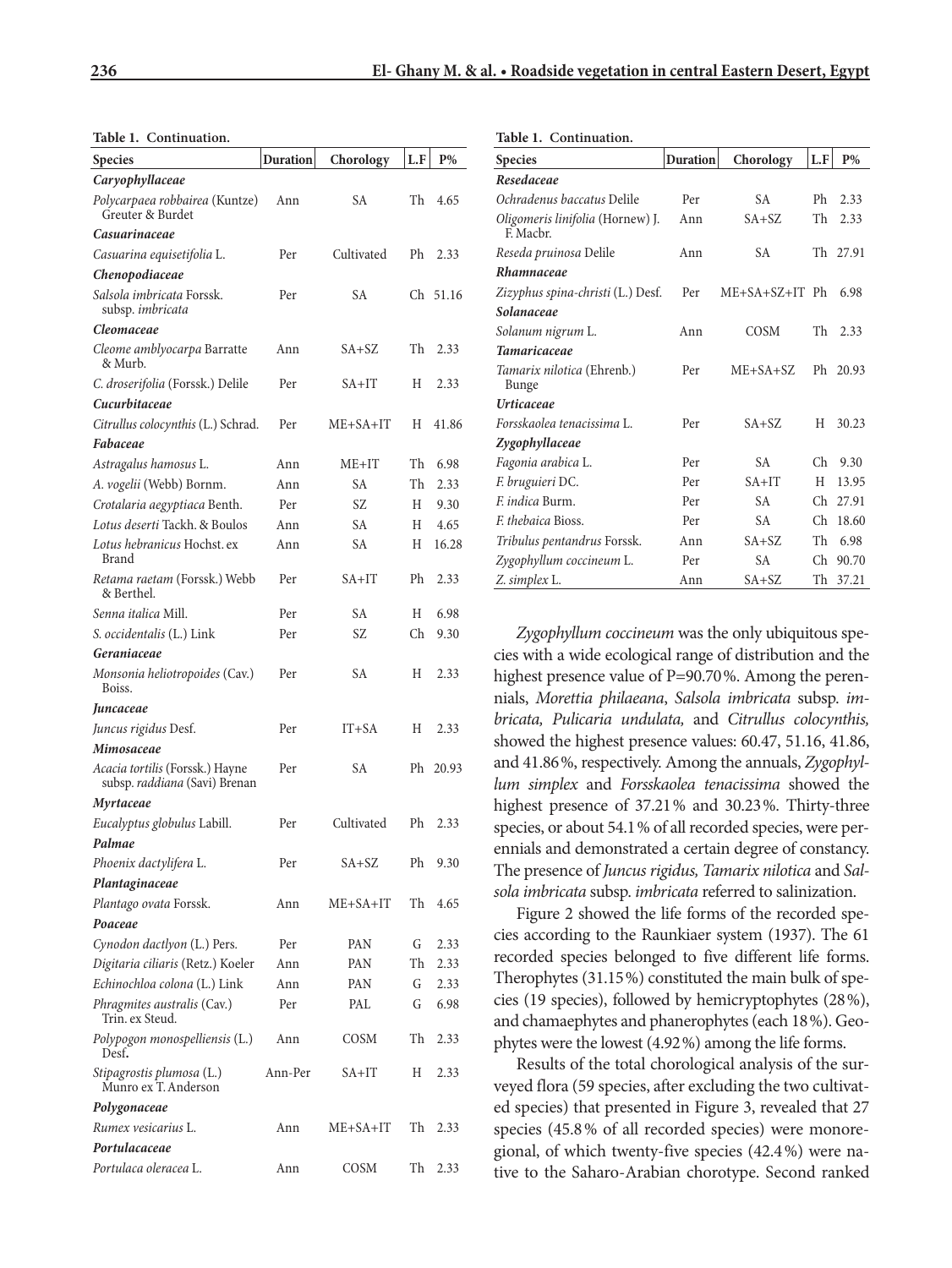was the Sudano-Zambezian chorotype, with 3.4 %. About 42.4 % of the recorded species were biregional and pluriregional, extending their distribution across the Saharo-Arabian, Sudano-Zambezian, Irano-Turanian, and Mediterranean regions. As part of the Saharo-



Fig. 2. Plant life forms of the recorded species along the Qift-Qusier road, in percentage.

Arabian region, the Saharo-Arabian chorotype (bi- and pluri-) claimed 33.9 % and 8.5 % of the recorded species, respectively. *Phragmites australis* was the only palaeotropical species, while pantropical and cosmopolitan taxa were represented by equal shares (5.1 % each).



**Fig. 3.** Chorological analysis of the recorded species along the Qift -Qusier road, in percentage.

#### **Multivariate analysis**

On the basis of their presence values, classification of the 61 species recorded in 43 stands by means of the cluster analysis has yielded six vegetation groups at the third hierarchical level (Fig. 4, Table 2). The groups named after the first and second dominant species are as follows: (1) *Calotropis procera-Opuntia*  *ficus-indica*, (2) *Morettia philaeana*-*Salsola imbricata*  subsp. *imbricate*, (3) *Zygophyllum coccineum-Tamarix nilotica*, (4) *Zilla spinosa-Citrullus colocynthis,* (5) *Lotus hebranicus-Pulicaria undulata,* and (6) *Forsskaolea tenacissima-Reseda pruinosa*. The greatest number of species (29) were recorded in Group 1, followed by Group 5 (27 species) and Group 6 (23 species), where-



Fig. 4. Classification of the 43 studied stands by cluster analysis; 1-6 are the vegetation groups.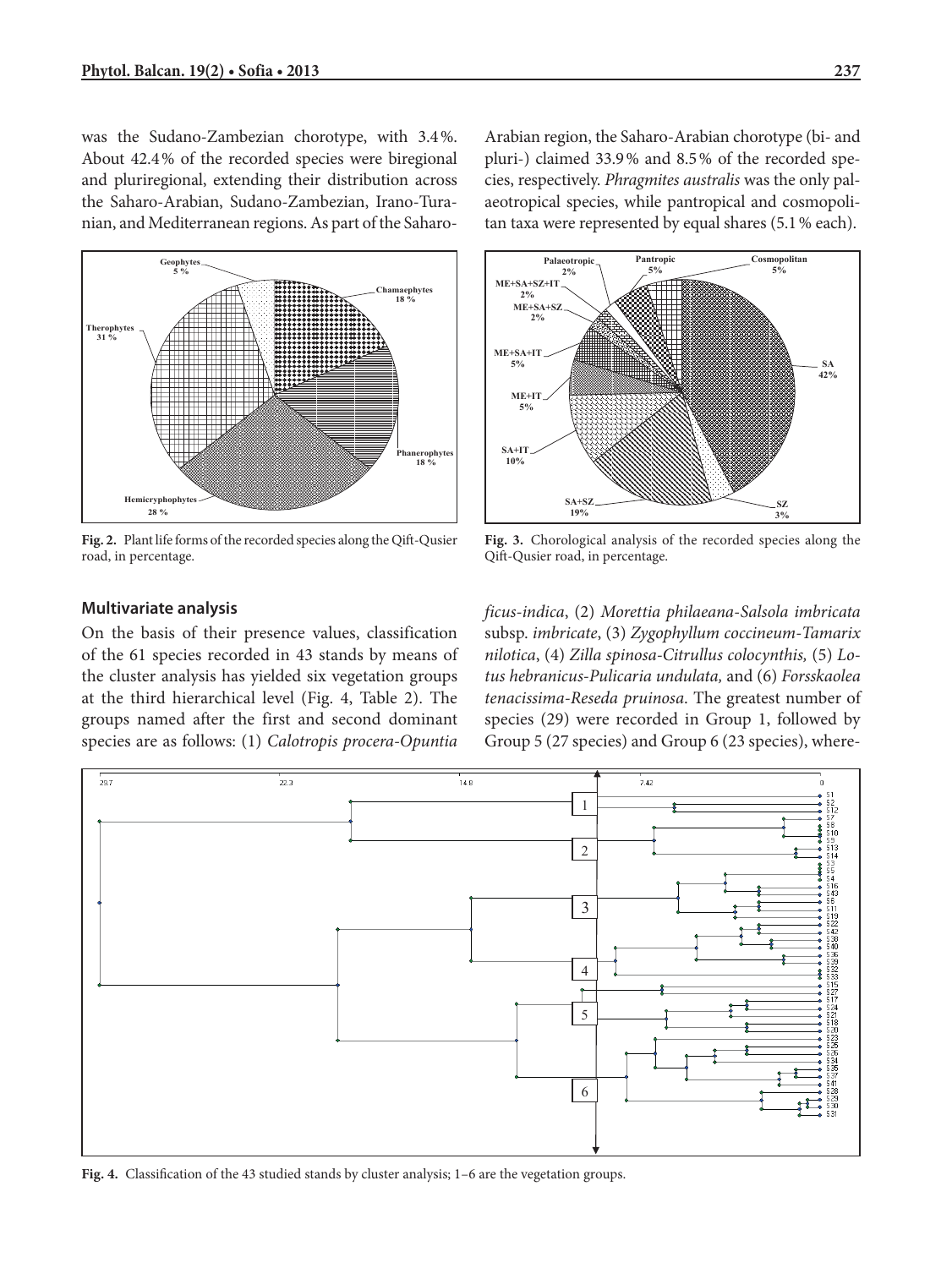as the lowest number of species were in Group 2 (14 species; Table 2). Figure 5 indicated that the stands of Group 1 were located near the Nile Valley at Qift city, while those of Group 5 located near the Red Sea shore at Qusier city (Fig. 1). Group 1 included the highest number of weeds, as compared to other groups. According to the one-way ANOVA test (Table 3), significant differences of the soil variables among the recognized six groups were in pH (F-ratio =  $7.82$ ,  $P = 0.001$ ) and  $PO_4$  (F-ratio = 3.26, P = 0.015).

**Table 2. Presence percentages of the dominant species (highest values in bold) of the six vegetation groups obtained from classification.**

|                                    | <b>Vegetation groups</b> |     |      |      |       |       |
|------------------------------------|--------------------------|-----|------|------|-------|-------|
| <b>Species</b>                     | 1                        | 2   | 3    | 4    | 5     | 6     |
| Number of stands                   | 3                        | 6   | 8    | 8    | 7     | 11    |
| Number of species                  | 29                       | 14  | 16   | 16   | 27    | 23    |
| Calotropis procera                 | 100                      |     |      |      |       |       |
| Opuntia ficus-indica               | 100                      |     |      |      |       |       |
| Morettia philaeana                 |                          | 100 |      |      |       |       |
| Salsola imbricata subsp. imbricata |                          | 100 |      |      |       |       |
| Zygophyllum coccineum              |                          |     | 62.5 |      |       |       |
| Tamarix nilotica                   |                          |     | 37.5 |      |       |       |
| Zilla spinosa                      |                          |     |      | 75   |       |       |
| Citrullus colocynthis              |                          |     |      | 62.5 |       |       |
| Lotus hebranicus                   |                          |     |      |      | 71.43 |       |
| Pulicaria undulata                 |                          |     |      |      | 71.43 |       |
| Forsskaolea tenacissima            |                          |     |      |      |       | 63.64 |
| Reseda pruinosa                    |                          |     |      |      |       | 63.64 |

Figure 5 shows the Detrended Correspondence Analysis (DCA) ordination plot of the 43 stands on axes 1 and 2, with the superimposed six vegetation groups.

**Table 3. Results of ordination for the first three axes of CCA (Canonical Correspondence Analysis). Inter-set correlations of the soil variables, together with eigenvalues and species– environment correlation coefficients, and ANOVA (Analysis of Variance**) **F** values.  $* = P < 0.05$ ,  $* = P < 0.01$ .

|                                                 |      |          | <b>CCA</b> axis |                |          |  |
|-------------------------------------------------|------|----------|-----------------|----------------|----------|--|
|                                                 |      | F-ratio  | 1               | $\overline{2}$ | 3        |  |
| Eigenvalues                                     |      |          | 0.483           | 0.314          | 0.227    |  |
| Species-environment<br>correlation coefficients |      |          | 0.924           | 0.939          | 0.820    |  |
| pH                                              |      | $7.82**$ | 0.398           | $-0.523$       | 0.464    |  |
| Coarse sand (CS)                                | (% ) | 0.97     | $-0.110$        | $-0.037$       | $-0.685$ |  |
| Fine sand (FS)                                  | (% ) | 2.23     | 0.347           | $-0.208$       | 0.197    |  |
| Silt                                            | (% ) | 0.56     | $-0.028$        | 0.202          | 0.657    |  |
| Clay                                            | (% ) | 0.83     | $-0.085$        | 0.098          | 0.446    |  |
| Organic matter                                  | (% ) | 1.67     | 0.514           | 0.408          | 0.008    |  |
| Na                                              | mg/L | 0.84     | 0.465           | 0.770          | $-0.006$ |  |
| K                                               | mg/L | 0.92     | 0.570           | 0.729          | $-0.058$ |  |
| Ca                                              | mg/L | 0.71     | 0.510           | 0.747          | $-0.080$ |  |
| C <sub>1</sub>                                  | mg/L | 0.86     | 0.376           | 0.747          | $-0.212$ |  |
| $SO_4$                                          | mg/L | 1.13     | 0.366           | 0.397          | $-0.172$ |  |
| PO <sub>4</sub>                                 | mg/L | $3.26*$  | 0.446           | $-0.390$       | 0.080    |  |



**Fig. 5.** DCA ordination diagram of the 43 stands on axes 1 and 2, as classified by cluster analysis; 1–6 are the six vegetation groups.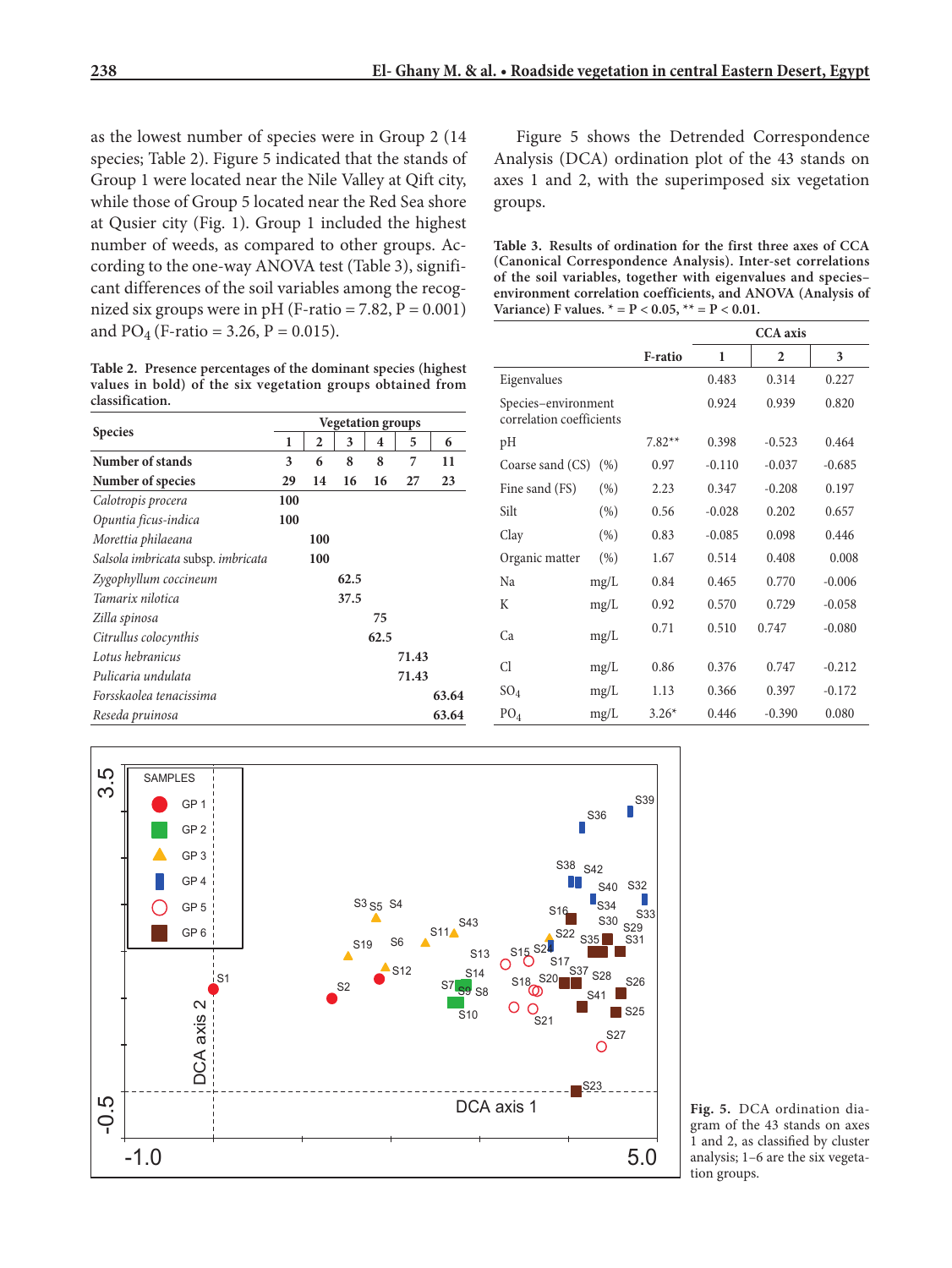The stands extended to 4.85 SD-units of the first axis (eigenvalue  $= 0.69$ ), expressing the high floristic variation among the vegetation groups and indicating a complete turnover in the species composition. The stands of Groups 4, 5 and 6 were separated at the positive end of DCA axis 1, while those of Groups 1 and 3 separated at the other end. DCA axis 2, with eigenvalue of 0.32 and gradient length of 2.99, was less important.

The species-environment correlations were higher for the first three canonical axes, explaining 54.6.4 % of the cumulative variance (Table 3). From the intraset correlations of the environmental variables and the first three axes of CCA, it could be inferred that CCA axis 1 was positively correlated to the organic matter, Na, K, and Ca, and negatively correlated with coarse sand. This axis can be defined as K-coarse sand gradient. CCA axis 2 was positively correlated with Na, K and Ca, and negatively correlated with pH. Therefore, CCA axis 2 could be defined as Na-pH gradient. This fact becomes evident from the ordination biplot (Fig. 6). A test for significance with unrestricted Monte Carlo Permutation Test has found the F-ratio for the eigenvalue of CCA axis 1 and the trace statistics to be significant ( $P = 0.01$ ), indicating that the observed patterns did not arise by chance (Jongman & al. 1987).

## **Discussion iscussion**

Vegetation in the study area, as in other hyper-arid regions, is restricted to wadis, runnels and depressions with deep fine sediments that receive adequate water supply (Monod 1954; Zohary 1962; Walter 1963). As Parker (1991) has already suggested that distribution of the dominant species and variations in the distributional patterns over a small geographic area in a desert ecosystem may be related to edaphic factors and local topography. Classification of floristic data in the present study has revealed six vegetation groups: (1) *Calotropis procera-Opuntia ficus-indica*, (2) *Morettia philaeana*-*Salsola imbricata* subsp. *imbricata*, (3) *Zygophyllum coccineum-Tamarix nilotica*, (4) *Zilla spinosa-Citrullus colocynthis,* (5) *Lotus hebranicus-Pulicaria undulata,* and (6) *Forsskaolea tenacissima-Reseda pruinosa*. Some characteristic species of the identified groups were salt-tolerant species, indicating the saline nature of the study area. Detrended Correspondence Analysis (DCA) supports the distinction between these groups. Some of the identified vegetation groups have very much in common with those recorded along the Western Mediterranean



**Fig. 6.** CCA ordination biplot of the 43 studied stands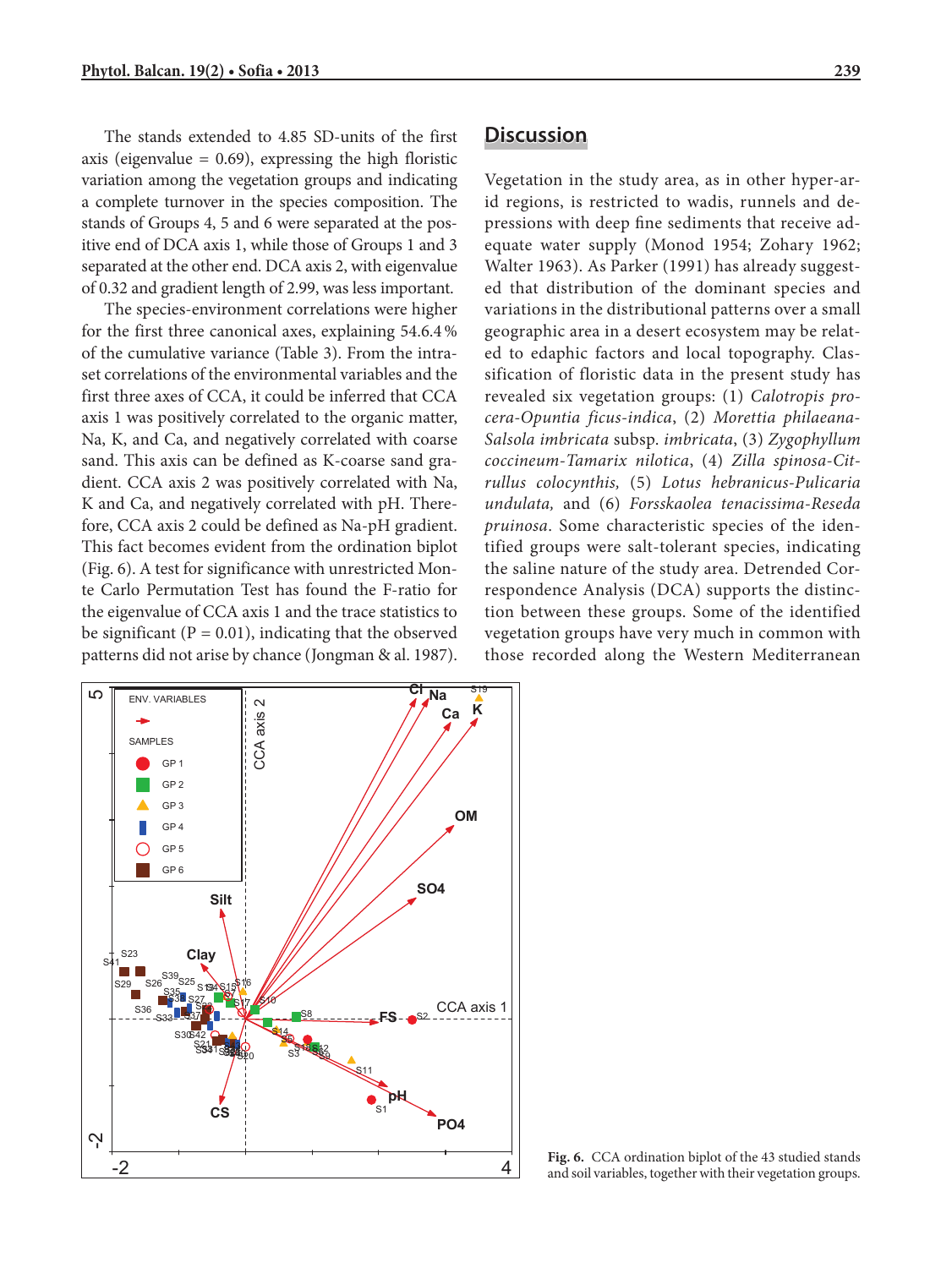coastal region (Shaltout & El-Ghareeb 1992), South Sinai (El-Ghareeb & Shabana 1990; Abd El-Ghani & Amer 2003), in some wadis of the Eastern (Salama & Fayed 1989; Fossati & al. 1998) and Western Desert of Egypt (Bornkamm & Kehl 1985; Abd El-Ghani 2000; Abd El-Ghani & Marei 2006), and in the Negev Desert of Israel (Olsvig-Whittaker & al. 1983; Tielbörger 1997). Owing to the specific environment of the study area, many species with nitrophilous (e.g., *Cynodon dactylon* and *Phragmites australis*), psammophilous (e.g., *Acacia tortilis* subsp. *raddiana, Zygophyllum coccineum*, *Schouwia purpurea*, *Launaea cassiniana*, *Zilla spinosa* and *Pulicaria undulata*), halophilous (e.g. *Juncus rigidus*) and psammohalophilous (e.g., *Salsola imbricata* subsp. *imbricata* and *Tamarix nilotica*) characters occurred in the differentiated vegetation groups.

Results of the Canonical Correspondence Analysis (CCA) indicated that organic matter, Na, K, Ca, and pH, were the most important factors for distribution of the vegetation pattern along the road verges in the study area. Similar results were obtained by Batanouny (1979), Salama & Fayed (1989) and Abd El-Ghani (1998). Distribution of the vegetation groups reflects these relations: Groups 4, 5 and 6 were located near the Red Sea shore, while Groups 1, 2 and 3 were near the Nile Valley. The soil characteristics of stands of the latter groups showed relatively high salinity as compared to those near the Red Sea. This may be attributed to the fact that most of these salts were leached out by rainfall and torrent waters toward the sea, which can be detected in the dominance of some salt-tolerant species, such as *Salsola imbricata* subsp. *imbricata* and *Tamarix nilotica.* On the other hand, Groups 1, 2 and 3 included some weed species (e.g. *Amaranthus graecizans, Digitaria ciliaris, Echinochloa clona, Polypogon monspeliensis,* and *Portulaca oleracea*) from the arable lands, as compared to the other groups. These weeds belonged to the common weeds of Egypt (El Hadidi & Kosinova 1971; Abd El-Ghani & El-Sawaf 2005). That could be explained by the proximity of the study area to the boundaries of the agro-ecosystem of the Nile Valley at Qift city, where many land stretches have been reclaimed and recently considered under cultivation. Thus weeds have found new favourable conditions for their growth and their invasion has expanded. Therefore, according to this study, the road verges near the Nile Valley could be considered as a transitional phase in the succession process between the habitat of the old cultivated lands and that of the desert. In line with this, several authors have reported similar conclusions (Staniforth & Scott 1991; Shaltout & El-Halawany 1992; Bazzaz 1996; Gomaa 2002; Shaheen 2002).

Prevalence of the Saharo-Arabian element in the studied flora confirms distinctly its consistency to the Saharo-Arabian region of the Holarctic Kingdom. Whereas the Sudano-Zambezian element is not represented, the Mediterranean taxa are very modestly represented in the therophyte and chamaephyte layers. Accordingly, species of the Saharo-Arabian region are good indicators of the harsh desert conditions (Hegazy & al. 1998; Abd El-Ghani & Amer 2003).

**Acknowledgements.** The authors are grateful to the anonymous reviewers for their critical remarks and comments which improved the earlier version of this paper.

### **References eferences**

- **Abd El-Ghani, M.M.** 1981. Preliminary studies on the vegetation of Bahariya Oasis-Egypt. M.Sc.Thesis, Cairo Univ., Egypt.
- **Abd El-Ghani, M.M.** 1985. Comparative study of the vegetation of Bahariya and Farafra Oases and the Faiyum region, Egypt. Unpublished Ph.D. Thesis, Cairo Univ., Egypt.
- **Abd El-Ghani, M.M.** 1996. Vegetation along a transect in the Hijaz Mountains (Saudi Arabia). – J. Arid Environ., **32**: 289-304.
- **Abd El-Ghani, M.M.** 1998. Environmental correlates of species distribution in arid desert ecosystems of East Egypt. – J. Arid Environ., **38**: 297-313.
- **Abd El-Ghani, M.M.** 2000. Floristics and environmental relations in two extreme desert zones of West Egypt. – Global Ecol. Biogeogr., 9: 499-516.
- **Abd El-Ghani, M.M. & Amer, W.** 2003. Soil-vegetation relationships in a coastal desert plain of southern Sinai, Egypt. – J. Arid Environ., **55**: 607-628.
- **Abd El-Ghani, M.M. & El-Sawaf, N.** 2005. The coastal roadside vegetation and environmental gradients in the arid land of Egypt. – Comm. Ecol., **6**(2): 143-154.
- **Abd El-Ghani, M.M. & Marei, A.H.** 2006. Vegetation associates of the endangered *Randonia africana* Coss. and its soil characteristics in an arid desert ecosystem of western Egypt. – Acta Bot. Croat., **65**(1): 83-99.
- **Abu Al-Izz, M.S.** 1971. *Landforms of Egypt.* The American University in Cairo Press, Cairo, Egypt, pp. 281.
- **Batanouny, K.H.** 1979. Vegetation along Jeddah-Mecca road: pattern and process affected by human impact. – J. Arid Environ., **2**: 21-30.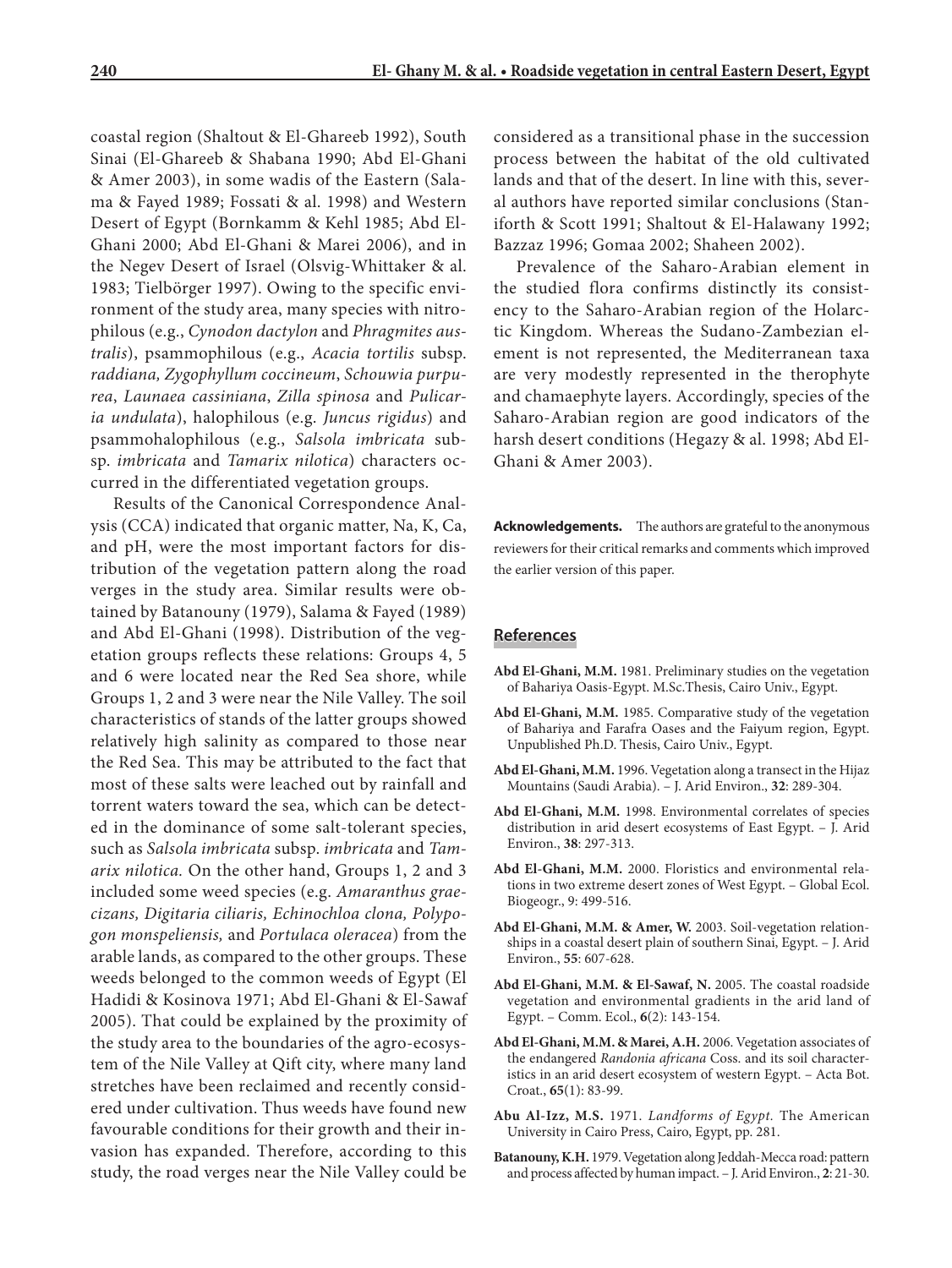- **Bazzaz, F.A.** 1996. Plants in Changing Environments. Cambridge, Cambridge Univ. Press.
- **Bornkamm, R. & Kehl, H.** 1985. Pflanzengeographische zonen in der Marmarika (Nordwest-Ägypten). – Flora, **176**: 141-151.
- **Boulos, L.** 1995. Flora of Egypt: Checklist. Al Hadara Publ., Cairo.
- **Boulos, L.** 1999. Flora of Egypt, Vol. 1. *Azollaceae–Oxalidaceae*. Al Hadara Publ., Cairo.
- **Boulos, L.** 2000. Flora of Egypt, Vol. 2. *Geraniaceae–Boraginaceae*. Al Hadara Publ., Cairo.
- **Boulos, L.** 2002. Flora of Egypt, Vol. 3. *Verbenaceae–Compositae*. Al Hadara Publ., Cairo.
- **Cope, T.A. & Hosni, H.A.** 1991. A Key to Egyptian Grasses. Royal Botanic Gardens Kew, London.
- **El Hadidi, M.N. & Fayed, A.A.** 1995. Materials for Excursion Flora of Egypt (EFE). – Taeckholmia, **15**: 233 pp.
- **El Hadidi, M.N. & Kosinova, J.** 1971. Studies of the weed flora of cultivated land in Egypt. 1. Preliminary survey. – Mitt. Bot. Staatssamml. München, **10**: 354-367.
- **El-Ghareeb, R. & Shabana, M.A.** 1990. Vegetation-environmental relationships in the bed of Wadi El-Sheikh of southern Sinai. – Vegetatio, **90**: 145-157.
- **Fayed, A.A. & Zayed, K.M.** 1989: Vegetation along Makkah-Taif road (Saudi Arabia). Arab Gulf. – J. Sci. Res., **7**: 97-117.
- **Fossati, J., Pautou, G. & Peltier, J.P.** 1998. Wadi vegetation of the North-Eastern Desert of Egypt. – Feddes Repert., **109**: 313-327.
- **Gomaa, N.H.** 2002. Ecology of vegetation and weed diversity in Beni-Suef Governorate. M.Sc. Thesis, Fac. Sci., Cairo Univ., Egypt.
- **Hassan, L.M.** 1987. Studies of the flora of Eastern Desert, Egypt. Ph.D. Thesis, Fac. Sci., Cairo Univ., Egypt.
- **Hassib, M.** 1951. Distribution of plant communities in Egypt. Bull. Fac. Sci. Fouad I Univ., **29**: 59-261.
- **Hazen, A.** 1989. On determination of chloride in water. Amer. J. Chem., **2**: 409-425.
- Hegazy, A.K., El-Demerdash, M.A. & Hosni, H.A. 1998. Vegetation, species diversity and floristic relations along an altitudinal gradient in Southwest Saudi Arabia. – J. Arid Environ., **38**: 3-13.
- **Heindl, B. & Ullmann, I.** 1991: Roadside vegetation in Mediterranean France. – Phytocoenologia, **20**: 111-141.
- **Henderson, P.A. & Seaby, R.M.H.** 1999. Community Analysis Package (CAP) version 1.2. Pisces Conservation Ltd. IRC House, UK.
- **Hill, M.O.** 1979. TWINSPAN A Fortran program for arranging multivariate data in an ordered two-way table of classification of individuals and attributes. Cornell Univ., Ithaca, NY.
- **Holzapfel, C. & Schmidt, W.** 1990. Roadside vegetation along transect in the Judean Desert, Israel. – Israel J. Bot., **39**: 263-270.
- **Ismaiel, H.A.H., Askalany, M.M. & Ibrahim, A.M.** 2012. Geotechnical classification of Quaternary sediments exposed along Qena-Safaga, Qift-Quseir, and Qena-Nag Hammadi roads at Qena region, Egypt. Conference program and abstracts. Geology of the Nile Basin Countries Conference, Alexandria, Egypt.

**Jackson, M.L.** 1962. Soil Chemical Analysis. Prentica-Hall Inc.

- **Jongman, R.H., Ter Braak, C.J.F. & Van Tongeren, O.F.G.** 1987. Data Analysis in Community and Landscape Ecology. Pudoc Wageningen, The Netherlands.
- **Lausi, D. & Nimis, P.L.** 1985. Roadside vegetation in boreal South Yukon and adjacent Alaska. – Phytocoenologia, **13**: 103-138.
- **Monod, T.** 1954. Mode contracte' et diffus de la vegetation Saharienne. In: **Cloudsley-Thompson, J.L.** (ed.), Biology of Desert. pp. 35-44. Institute of Biology, London.
- **Olsvig-Whittaker, L., Shachak, M. & Yair, A.** 1983. Vegetation patterns related to environmental factors in a Negev Desert watershed. – Vegetatio, **54**: 153-165.
- **Orlóci, L.** 1978. Multivariate Analysis in Vegetation Research. Den Haag, Junk.
- **Parker, K.** 1991. Topography, substrate, and vegetation patterns in the northern Sonoran Desert. – J. Biogeogr., **18**: 151-163.
- **Raunkiaer, C.** 1937. The Life Forms of Plants and Statistical Plant Geography. Clarendon Press.,Oxford.
- **Said, R.** 1962. The Geology of Egypt. Elsevier, Amsterdam.
- **Salama, F.M. & Fayed, A.A.** 1989. Phytosociological studies along the Idfu-Marsa Alam road. – Feddes Repert., **100**: 191-195.
- **Salama, F.M., Ahmed, M.K., El-Tayeh, N.A. & Hammad, S.A.** 2012. Vegetation analysis, phenological patterns and chorological affinities in Wadi Qena, Eastern Desert, Egypt. – Afr. J. Ecol., **50**(2): 193-204.
- **Shaheen, A.M.** 2002. Weed diversity of newly farmed land on the southern border of Egypt (Eastern and Western shores of Lake Nasser). Pakistan. – J. Biol. Sci., **5**(7): 602-608.
- **Shaltout, K.H. & El-Ghareeb, R.** 1992. Diversity of the salt marsh plant communities in the western Mediterranean region of Egypt. – J. Univ. Kuwait (Sci.), **19**: 75-84.
- **Shaltout, K.H. & El-Halawany, E.F.** 1992. Weed communities of date palm in eastern Arabia. – Qatar Univ. Sci. J., **12**: 105-111.
- **Shaltout, K.H. & Sharaf El-Din, A.** 1988. Habitat types and plant communities along a transect in the Nile Delta region. – Feddes Repert., **99**: 153-162.
- **Sharaf El-Din, A. & Shaltout, K.** 1985. On the phytosociology of wadi Araba in the Eastern Desert of Egypt. – Proc. Egypt. Bot. Soc., **4**: 1311-1325.
- **Sparks, D.L., Page, A.L., Helmke, P.A., Loeppert, H.R., Soltanpour, P.N., Tabtabai, M.A., Johanston, C.T. & Sumner, M.E. (eds.)** 1996. Methods of Soil Analyses, Part 3: Chemical Methods. American Society of Agronomy, Madison, Wisconsin, USA.
- **SPSS,** 1999. SPSS Interactive Graphics 10.0, a Comprehensive System for Analyzing Data. SPSS Incorporation, Chicago, IL.
- **Staniforth, R.J. & Scott, P.A.** 1991. Dynamics of weed populations in a northern subarctic community. – Canad. J. Bot., **69**: 814-821.
- **Stottele, T. & Schmidt, W.** 1988. Flora und Vegetation an Strassen und Autobahnen der Bundesrepublik Deutschland. Forsch. Strass. Verkehr., Bonn.
- **Täckholm, V.** 1974. Students' Flora of Egypt, 2nd ed. Cairo.
- **Ter Braak, C.J.F.** 1994. Canonical community ordination. Part 1. Basic theory and linear methods. – Ecoscience, **1**: 127-140.